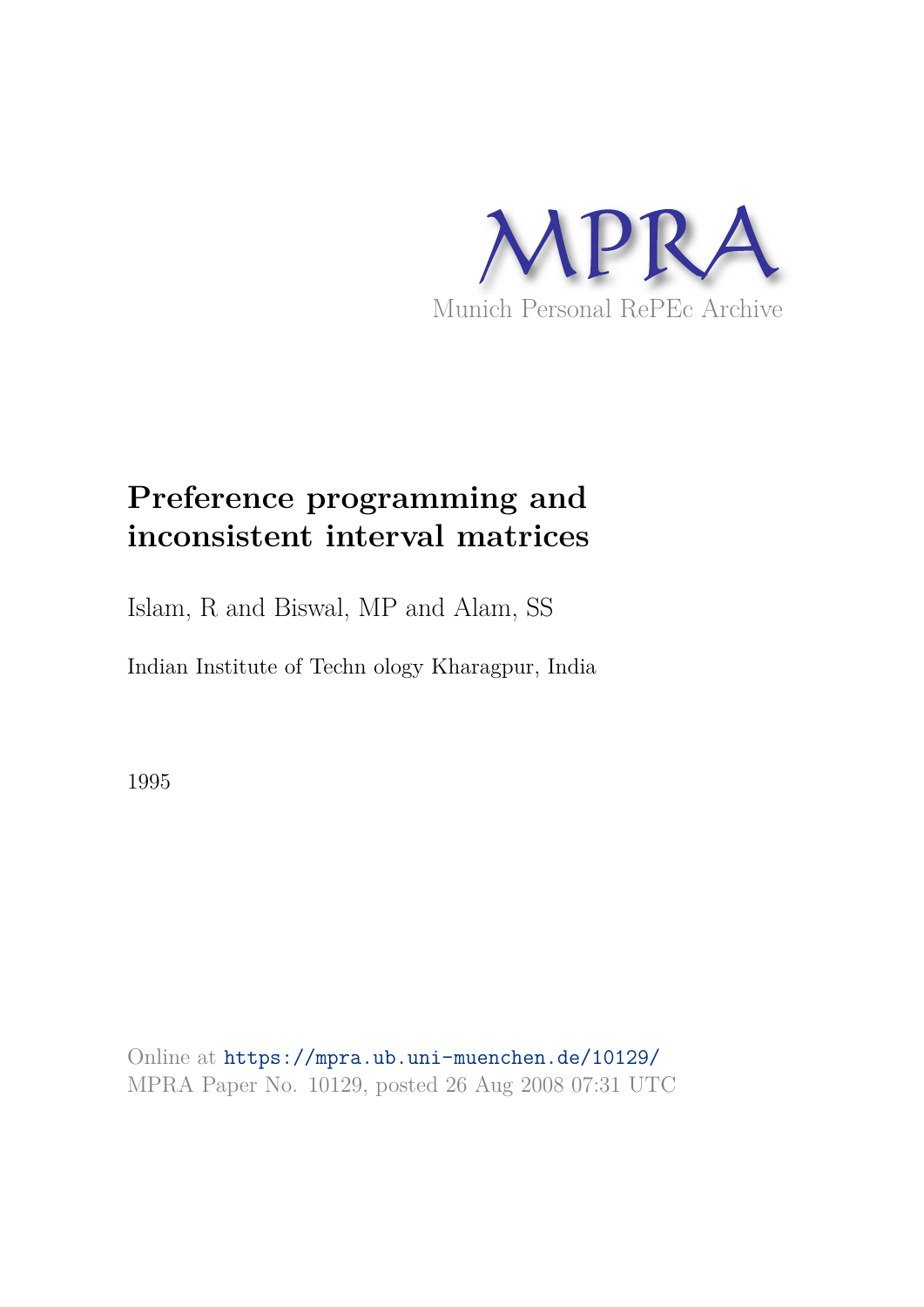

European Joumal of Operational Research 97 ( 1997) 53-62

EUROPEAN **JOURNAL** OF OPERATIONAL **RESEARCH** 

Theory and Methodology

## Preference programming and inconsistent interval judgments

R. Islam, M.P. Biswal \*, S.S. Alam

*Department of Mathematics, Indian Institute of Technology, Kharagpur 721 302, India* 

Received March 1995: revised November 1995

#### **Abstract**

The problem of derivation of the weights of altematives from pairwise comparison matrices is long standing. In this paper, Lexicographic Goal Programming (LGP) has been used to find out weights from pairwise inconsistent interval judgment matrices. A number of properties and advantages of LGP as a weight determination technique have been explored. An algorithm for identification and modification of inconsistent bounds is also provided. The proposed technique has been illustrated by means of numerical examples.

*Keywords:* Analytic hierarchy process; Interval judgment; Preference programming

#### **1. Intmduction**

Since the introduction of the Analytic Hierarchy Process (AHP) as a decision making tool by Saaty [12] in the late 70s it has been successfully applied in solving a variety of real world problems, ranging from Sports, Medicine, Banking, Sociology (e.g., projection of average family size), Politica1 Science (e.g., Presidential election), Computer Science (e.g., software selection, evaluation of data base management systems, etc) to Management Science [ 6,181. The major reasons behind AHP's popularity are its conceptual simplicity and its capability of handling subjective criteria and inconsistencies in the decision making process.

AHP solves a discrete multi-criteria decision making( MCDM) problem in four steps:

(i) Break down the problem into a hierarchy consisting of a finite number of levels, each leve1 consisting of a finite number of elements,

- (ii) construct the pairwise comparison matrices for al1 the criteria and for al1 the alternatives with respect to one criteria at a time,
- (iii) derive the underlying weights from comparison matrices by using a suitable weight determination technique, and
- (iv) synthesize the foregoing local weights to obtain global weights of the alternatives.

The present paper is concemed with steps (ii) and (iii) . Saaty [ 121 proposed to use single points as the elements of the comparison matrices. Each element represents the degree of preference of one factor over another and is taken from the ( 1/9-9) ratio scale. But at the time of collecting data to investigate the effect of splitting objectives in the AHP, some respondents proposed us to use range of numbers for certain comparisons [ 91. More specifically, respondents fee1 ease in articulating their "strength of preference" by means of range of numbers( may be called interval judgment) in some particular situation. In fact, strength of preference with respect to fuzzy criteria, e.g., taste, attrac-

<sup>\*</sup> Corresponding author.

<sup>0377-2217/97/\$17.00</sup> Copyright @ 1997 Elsevier Science B.V. Al1 rights reserved. SSDI 0377-2217(95)00377-0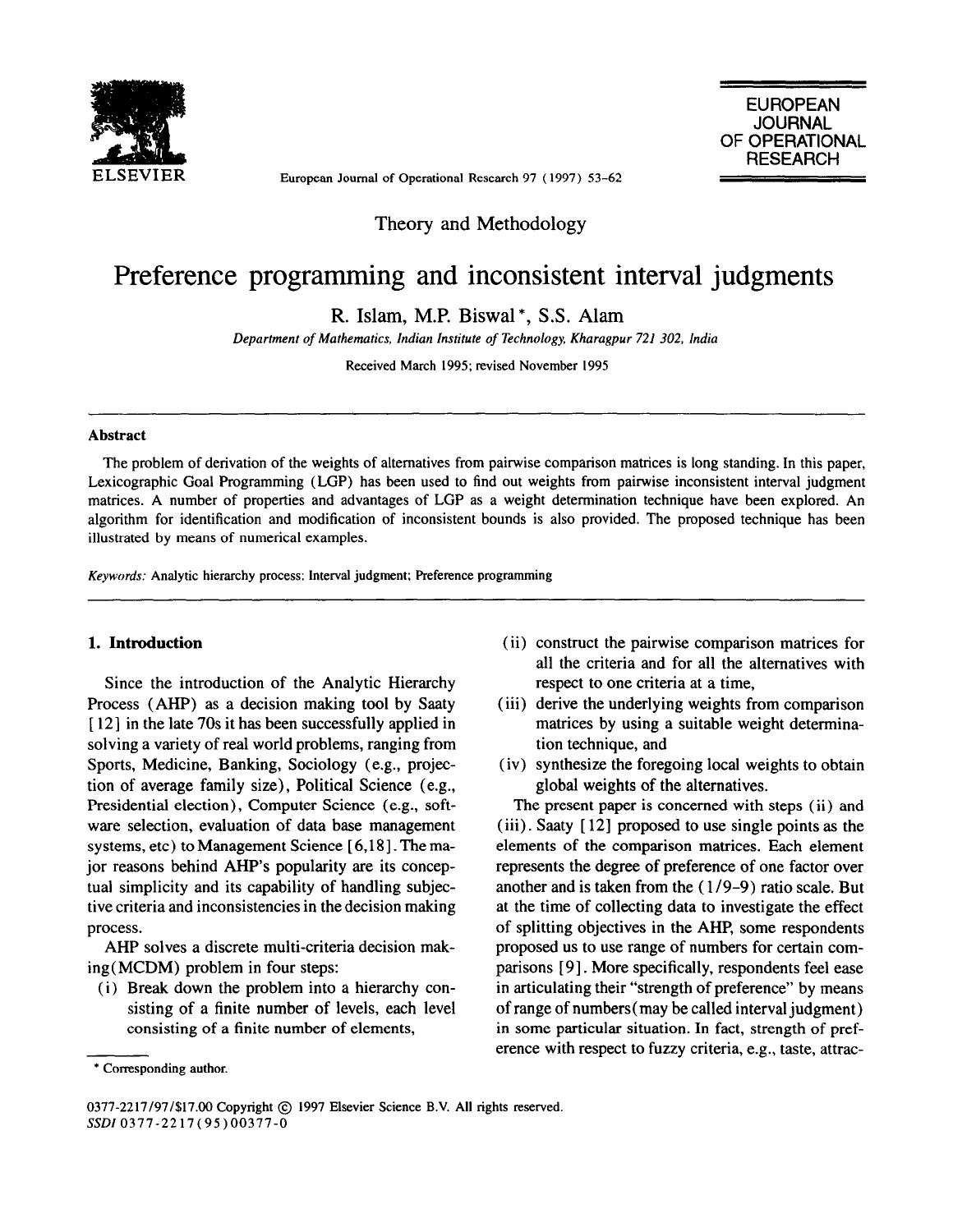tiveness, quality, comfort, etc, cannot be adequately expressed by a single number. The other reasons of adopting interval judgments are probabilistic uncertainty in the decision making environment [13], group decision [7], incomplete information [3], at the initial phase of the elicitation process in the interactive mode [ 141, etc.

As in the case of single judgments, the crucial problem arises regarding how to derive weights of the factors (meaning criteria or alternatives) from interval comparison matrices, especially when they are inconsistent. In the following section, we summarize the previous works and propose our new technique.

#### 2. **Previous works on interval judgments**

To deal with subjective factors, Van Laarhoven and Pedrycz [ 171 considered the entries in the comparison matrices as fuzzy numbers having triangular membership functions. For the same purpose, Buckley [ 51 used fuzzy intervals (i.e., fuzzy numbers with trapezoidal membership functions) . Boender et al. [4] pointed out the fallacy in the normalization procedure for the computed fuzzy weights in the works of Van Laarhoven and Pedrycz [ 171 and subsequently they modified it.

Saaty and Vargas [13] introduced simulation approach to find out weight intervals from matrices of interval judgments. They also pointed out the difficulties in this approach.

Arbel [ l] applied a Linear Programming (LP) approach to find out weights  $w_i$ 's from an interval comparison matrix  $A = (\{l_{ij}, u_{ij}\})_{n \times n}$ , where  $l_{ij}$  and  $u_{ij}$ respectively denote the lower and upper bounds of a certain interval judgment. Salo and Hämäläinen [ 151 extended Arbel's LP approach considerably. They synthesized the set of local priority weights to obtain global weight intervals for the alternatives. In order to find out local set of weights, Arbel [ 11 as wel1 as Salo and Hämäläinen [15] searched the set

$$
W = \left\{ w = (w_1, w_2, \dots, w_n) \middle| l_{ij} w_j \leq w_i \leq u_{ij} w_j \right\}
$$
  

$$
\forall i, j \text{ and } \sum_{i=1}^n w_i = 1 \right\}.
$$
  
(1)

The inequalities in ( 1) constitute a set of linear constraints, some of which may contradict with each other. This contradiction arises from the inconsistency in the DM's judgments. Evidently, for an inconsistent interval judgment matrix, the set  $W$  is empty, i.e., no set of weights exists which can satisfy al1 the judgments simultaneously. Here we can recall Arbel's [1, p. 323] question, "What happens when one finds that the elicitation process has yielded a non-solvable system of inequalities?". Kress [11] pointed out the ineffectiveness of Arbel's own suggestion of solving  $n(n - 1)$ number of linear programs to deal with inconsistent interval judgments. While searching for a more effective technique, Arbel and Vargas [2] proposed nonlinear programming technique. But in this technique, local optimum may not be global optimum because of the nonconvexity of the feasible region.

Salo's [ 141 "extended region" approach is based on reconstruction of the inconsistent comparison matrix by means of

$$
\tilde{u}_{ij} = \max_{k} \{ u_{ik} u_{kj} \}, \qquad \tilde{l}_{ij} = 1 / \tilde{u}_{ji}, \quad \text{for all } i \text{ and } j.
$$

However, the difference  $(\tilde{u}_{ij} - \tilde{l}_{ij})$  may be much greater than  $(u_{ij} - l_{ij})$ , which may be unrealistic to the DM. Apart from this,  $\tilde{u}_{ij}$  may violate the bounds of the fundamental ratio scale drastically. The larger the bounds, the slower is the rate of convergence. Although by applying Salo's [ 141 approach the weights can be determined, absolute dominance or pairwise dominance bounds for the weights of alternatives are to be obtained upon interaction with the DM. But at the time of analysis, the DM may not be available, or even if he is available, he may not be persuaded to change his old judgments. Above al1 one should not force the DM to be artificially consistent. Saaty [ 12, p. 2371 writes: ". . .improving consistency does not mean getting an answer closer to real life situation. It only means that the ratio estimates in the matrix as a sample collection, are closer to being logically related than to being randomly chosen."

In this paper, we investigate the problem which is stated as: "If the DM is no longer available after filling up a comparison matrix with ranges of numbers and if the matrix is inconsistent, then what method should be adopted to determine the local weights?".

We have already mentioned that no set of weights exists to satisfy al1 the interval judgments, if the matrix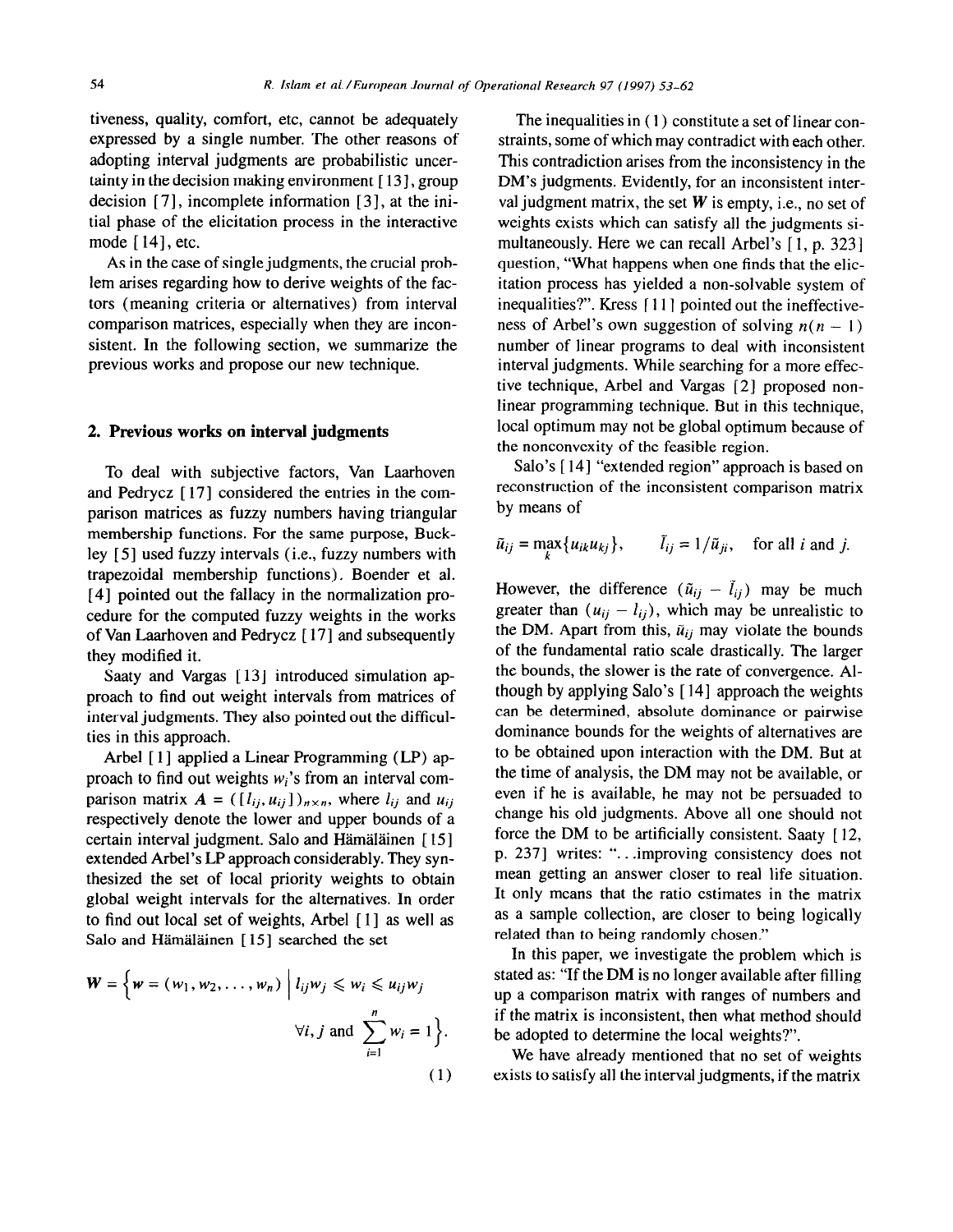turns out to be inconsistent. If this is the case, then our main objective is to satisfy as many judgments (i.e., cells in the comparison matrices) as possible. Evidently this task can be done by lexicographic goal programming( LGP) .

### 3. **Formulation of LGP as a weight determination technique**

As already stated in the previous section, each judgment  $[l_{ij}, u_{ij}]$  of the matrix  $A = (\lbrack l_{ij}, u_{ij} \rbrack)_{n \times n}$  gives rise to the following two inequalities

$$
l_{ij} \leqslant w_i/w_j \leqslant u_{ij},\tag{2}
$$

i.e.

$$
-w_i + l_{ij}w_j \leq 0, \qquad w_i - u_{ij}w_j \leq 0.
$$

Upon introduction of the deviational variables  $p_{ij}$ ,  $n_{ij}$ ,  $p'_{ij}$  and  $n'_{ij}$ , the foregoing inequalities can be transformed into equalities as:

$$
-w_i + l_{ij}w_j + n_{ij} - p_{ij} = 0,
$$
\n<sup>(3)</sup>

$$
w_i - u_{ij}w_j + n'_{ij} - p'_{ij} = 0.
$$
 (4)

Proceeding in this manner for al1 the entries of the concerned interval matrix, we have the following requisite formulation of LGP as a weight determination technique:

Lex. minimize

$$
a = \left(p_{nn} + n_{nn}, \sum_{i=1}^{n-1} \sum_{j=i+1}^{n} (p_{ij} + p'_{ij})\right)
$$

subject to

$$
-w_i + l_{ij}w_j + n_{ij} - p_{ij} = 0,
$$
  
\n
$$
w_i - u_{ij}w_j + n'_{ij} - p'_{ij} = 0,
$$
  
\n
$$
i = 1, 2, ..., n - 1, \quad j = i + 1, ..., n,
$$
  
\n
$$
\sum_{i=1}^{n} w_i + n_{nn} - p_{nn} = 1,
$$
  
\n
$$
w_i, n_{ij}, p_{ij}, n'_{ij}, p'_{ij} \ge 0, \quad \text{for all } i \text{ and } j.
$$
  
\n(5)

Note that satisfaction of the normalization constraint has been kept at the first priority level followed by the priority of satisfaction of al1 the constraints. Although the term  $p_{nn} + n_{nn}$  is always zero in the lexicographical minimization by LGP, it has been kept to show the number of priority levels. If the DM is more confident on some judgments, then the concerned deviational variables can be taken in the second and the rest in the subsequent priority  $level(s)$ .

#### 4. **Some properties of LGP**

After calculating the weights  $w_i$  by LGP from inconsistent interval judgment matrix, the ratios  $w_i/w_i$ for all  $i$  and  $j$  may or may not belong to the interval  $[l_{ii}, u_{ii}]$ , i.e., because of inconsistency some of the ratios  $w_i/w_i$  may violate the concerned interval  $[l_{ii}, u_{ii}]$ . Accordingly, we have the following lemma:

**Lemma 1.** *The deviational variables*  $n_{ij}$ *,*  $p_{ij}$ *,*  $n'_{ij}$  *and*  $p'_{ij}$ , for some particular judgment  $I_{ij} = [l_{ij}, u_{ij}]$ , satisfy the following relations:

$$
n_{ij}p_{ij}=0, \t n'_{ij}p'_{ij}=0, \t p_{ij}p'_{ij}=0.
$$
 (6)

Proof. The first two equalities directly follow from the theory of goal programming.

To prove the last equality, let us consider the following cases:

*Case I:*  $w_i/w_i \in [l_{ij}, u_{ij}]$ . In this case, we have

$$
-w_i + l_{ij}w_j \leq 0, \qquad w_i - u_{ij}w_j \leq 0.
$$

So, from (3) and (4), we get  $n_{ij}, n'_{ij} \ge 0$ . Hence, from the first two equalities, it follows that

$$
p_{ij} = p'_{ij} = 0 \quad \Rightarrow \quad p_{ij} p'_{ij} = 0.
$$

*Case II:*  $w_i/w_j \le l_{ij}$ . In this case, we have

 $-w_i + l_{ij}w_j \geq 0$ ,  $w_i - u_{ii}w_j \leq 0$ .

So, again from (3) and (4), we can infer that

$$
p_{ij} > 0
$$
 and  $p'_{ij} = 0$   $\Rightarrow$   $p_{ij}p'_{ij} = 0$ .

A similar argument follows for the case  $w_i/w_j \geq$  $u_{ij}$ .  $\Box$ 

**Theorem 1.** *If the interval*  $\binom{1}{i}$   $I_{ij} = \binom{1}{i}$ ,  $u_{ij}$  *of any pairwise comparison matrix*  $([l_{ij}, u_{ij}])_{n \times n}$  *changes to*  $f^{(2)}I_{ij}=[l_{ij}-\alpha_{ij},u_{ij}+\beta_{ij}]$  for  $\alpha_{ij},\beta_{ij}\geq 0$ ,  $i\neq j$ , *weight vectors in the two cases are denoted by (') w*  and  $(2)$ *w, respectively, then the deviational variables satisfy the following relation:*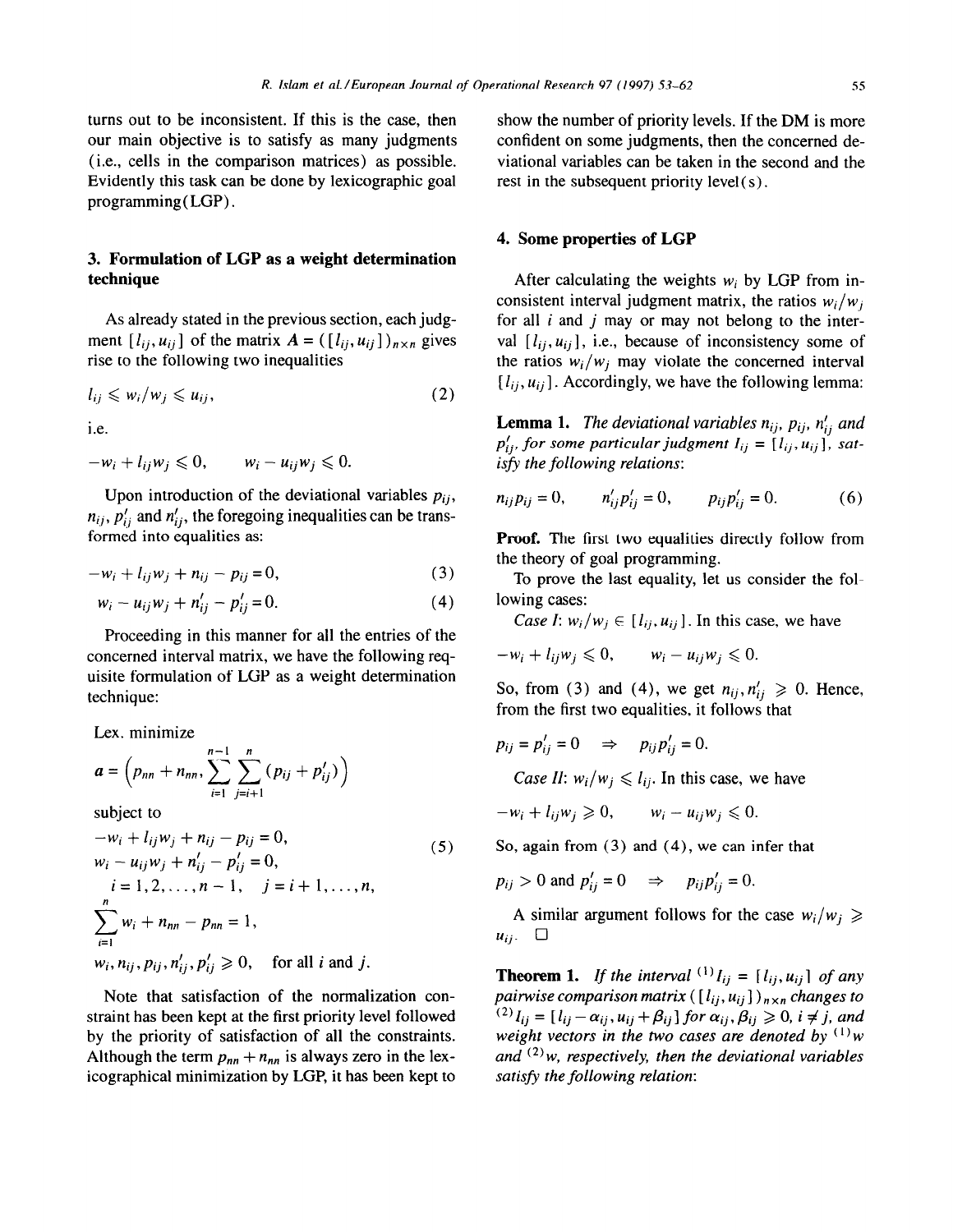$$
(u_{ij} - l_{ij})\binom{(2)_{ij}}{j} - \binom{(1)_{ij}}{k} + \left(\alpha_{ij} + \beta_{ij}\right)^{(2)}_{ij}w_j
$$
  
+ 
$$
\binom{(1)_{ij}}{j} + \binom{(1)_{ij}}{k} \binom{(2)_{ij}}{k} + \binom{(2)_{ij}}{k} \binom{(2)_{ij}}{k} = 0.
$$
 (7)

**Proof.** In the first case, we have the equations:

$$
-(1)w_i + l_{ij}(1)w_j + (1)u_{ij} - (1)p_{ij} = 0,
$$
 (8)

$$
^{(1)}w_i - u_{ij}^{(1)}w_j + ^{(1)}n'_{ij} - ^{(1)}p'_{ij} = 0.
$$
 (9)

Adding  $(8)$  and  $(9)$ , we have

$$
(l_{ij} - u_{ij})^{(1)} w_j + (^{(1)}n_{ij} + ^{(1)}n'_{ij})
$$
  
\n
$$
- (^{(1)}p_{ij} + ^{(1)}p'_{ij}) = 0, \text{ or}
$$
  
\n
$$
(u_{ij} - l_{ij})^{(1)} w_j - (^{(1)}n_{ij} + ^{(1)}n'_{ij})
$$
  
\n
$$
+ (^{(1)}p_{ij} + ^{(1)}p'_{ij}) = 0. \qquad (10)
$$

Similarly, in the modified case we have the equation

$$
(u_{ij} - l_{ij})^{(2)} w_j + (\alpha_{ij} + \beta_{ij})^{(2)} w_j
$$
  
+ 
$$
({}^{(2)}p_{ij} + {}^{(2)}p'_{ij}) - ({}^{(2)}n_{ij} + {}^{(2)}n'_{ij}) = 0.
$$
 (11)

Subtraction of (10) from (11) gives the required relation.  $\Box$ 

**Theorem 2.** Let  $^{(1)}w_i$  and  $^{(2)}w_i$ ,  $i = 1, 2, ..., n$ , be *the two sets of weights obtained from the inconsistent interval judgment matrices*  $([l_{ij}, u_{ij}])_{n \times n}$  and  $([l_{ij} \alpha_{ii}, u_{ii} + \beta_{ii}$ )<sub>n×m</sub>,  $\alpha_{ii}, \beta_{ii} \geq 0$ ,  $i \neq j$ , respectively. *Then* 

$$
\sum_{i,j}^{(1)} p_{ij} \leq \sum_{i,j} \alpha_{ij}^{(2)} w_j + \sum_{(i,j) \in D}^{(2)} p_{ij}
$$

$$
- \sum_{(i,j) \in D'}^{(2)} n_{ij}, \qquad (12)
$$

$$
\sum_{i,j}^{(1)} p'_{ij} \leq \sum_{i,j} \beta_{ij}^{(2)} w_j + \sum_{(i,j)\in D}^{(2)} p'_{ij}
$$

$$
- \sum_{(i,j)\in D'}^{(2)} n'_{ij}, \qquad (13)
$$

*where D denotes the set of ordered pairs (i, j) for which w;/wj violates lower (or upper) bounds for both the matrices*  $([l_{ii}, u_{ii}])_{n \times n}$  and  $([l_{ii} - \alpha_{ii}, u_{ii} + \alpha_{iii}]$  $\beta_{ij}$ ]  $)_{n \times n}$  and D' denotes the set of ordered pairs  $(i, j)$ *where w;/wj violates the lower (or upper) bound of*   $[l_{ij}, u_{ij}]$  *but not that of*  $[l_{ij} - \alpha_{ij}, u_{ij} + \beta_{ij}]$ .

Proof. For an inconsistent interval judgment matrix, only one of the lower and upper bounds is violated. Accordingly, either  $p_{ij}$  or  $p'_{ij}$  is positive. Without any loss of generality, let us assume that the lower bound is violated. Then by using Lemma 1, from the following equations

$$
-(1) w_i + l_{ij} {}^{(1)} w_j + {}^{(1)} n_{ij} - {}^{(1)} p_{ij} = 0,
$$
  

$$
- {}^{(2)} w_i + l_{ij} {}^{(2)} w_j - \alpha_{ij} {}^{(2)} w_j + {}^{(2)} n_{ij} - {}^{(2)} p_{ij} = 0,
$$

*we* have

$$
(1) p_{ij} = - (1) w_i + l_{ij} (1) w_j,
$$
  
\n
$$
\alpha_{ij} (2) w_j + (2) p_{ij} = - (2) w_i + l_{ij} (2) w_j
$$

(assuming lower bounds have got violated in both the cases), or

$$
^{(1)}p_{ij} - \alpha_{ij}^{(2)}w_j - {^{(2)}}p_{ij}
$$
  
= 
$$
({^{(2)}}w_i - {^{(1)}}w_i) + l_{ij}({^{(1)}}w_j - {^{(2)}}w_j) \leq 0
$$

(since lower bound has been decreased) or

$$
^{(1)}p_{ij} \leq \alpha_{ij}^{(2)}w_j + ^{(2)}p_{ij}.
$$
 (14)

If  $^{(1)}n_{ij} = 0$  and  $^{(2)}n_{ij} > 0$ , then the computed ratio  $(2)_{W_i}/(2)_{W_j}$  must be greater than  $l_{ij} - \alpha_{ij}$ . In this case, the inequality (14) wil1 be replaced by

$$
^{(1)}p_{ij} \leqslant \alpha_{ij}^{(2)}w_j - ^{(2)}n_{ij}.
$$
 (15)

On summing over all  $i$  and  $j$  in both the inequalities  $(14)$  and  $(15)$  we have

$$
\sum_{i,j}^{(1)} p_{ij} \leq \sum_{i,j} \alpha_{ij}^{(2)} w_j + \sum_{(i,j) \in D}^{(2)} p_{ij}
$$

$$
- \sum_{(i,j) \in D'}^{(2)} n_{ij},
$$

where *D* and *D' are* as defined previously. The case of violation of the upper bounds can be treated similarly.  $\Box$ 

**Theorem 3.** Let  $w_i$ , <sup>(1)</sup> $w_i$ , <sup>(2)</sup> $w_i$ ,  $i = 1, 2, ..., n$ , *denote the three sets of weights obtained respectively from the matrices*  $(\frac{1}{2}(l_{ij} + u_{ij}))_{n \times n}$ ,  $([l_{ij}, u_{ij}])_{n \times n}$ , *and*  $([l_{ij}-\alpha_{ij},u_{ij}+\beta_{ij}])_{n\times n}$ ,  $\alpha_{ij},\beta_{ij}\geq 0$ , and  $i\neq j$ . *Then* 

$$
\sum_{i} |w_i - {}^{(1)}w_i| \leqslant \sum_{i} |w_i - {}^{(2)}w_i|.
$$
 (16)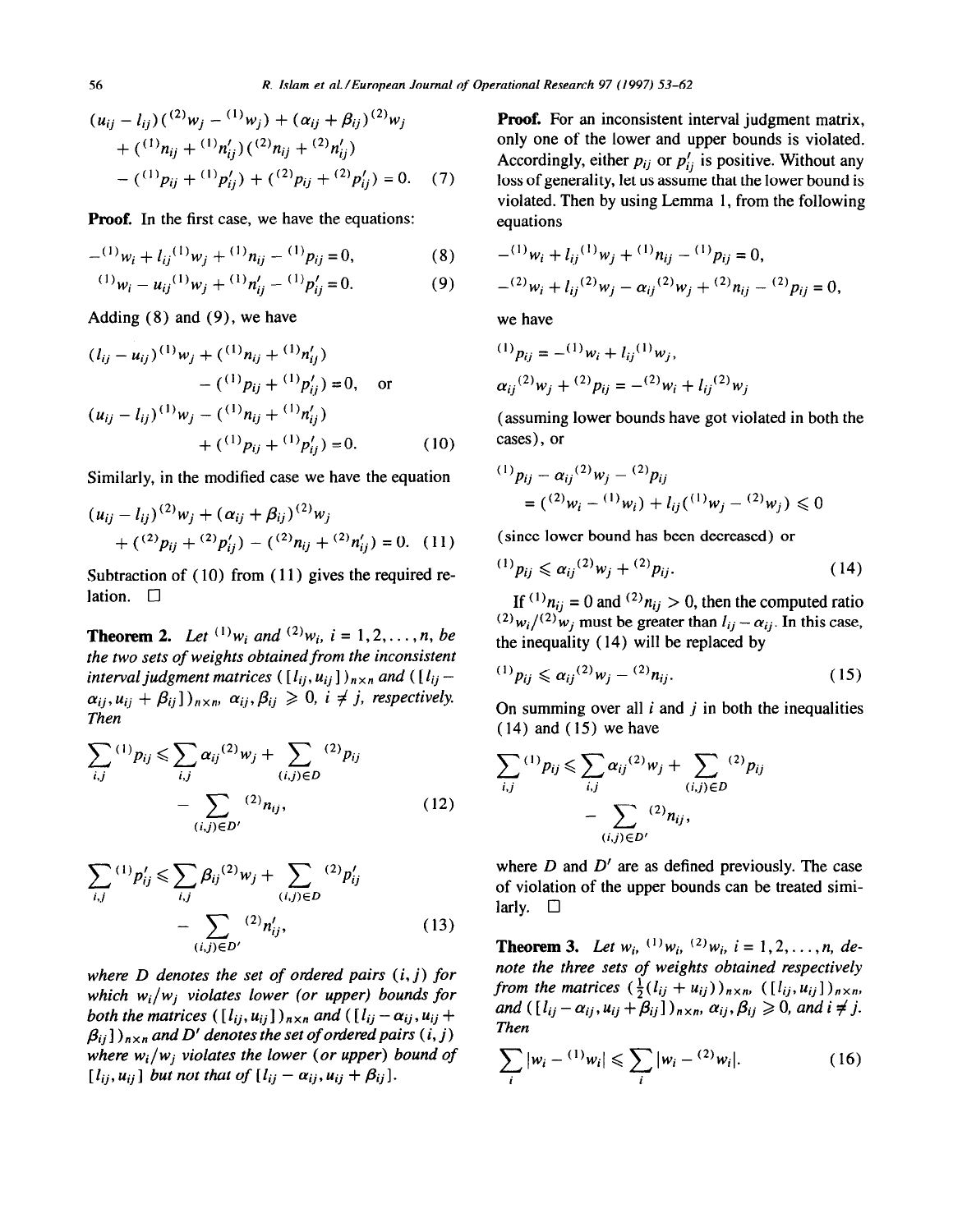**Proof.** Trivial.  $\Box$ 

**Theorem 4.** lf *there are rn altemate solutions*   $(w_1^k, w_2^k, \ldots, w_n^k), k = 1, 2, \ldots, m,$  *of* (5) for a con*sistent matrix*  $([l_{ij}, u_{ij}])_{n \times n}$ , *i.e.*,

$$
l_{ij} \leqslant w_i^{\kappa}/w_j^{\kappa} \leqslant u_{ij},
$$

*for*  $i = 1, 2, ..., n-1$ ,  $j = i + 1, ..., n$  *and*  $k =$ *1,2 ,..., m, then* 

$$
l_{ij} \leqslant \bar{w}_i^k / \bar{w}_i^k \leqslant u_{ij},
$$

*where* 

$$
\bar{w}_i^k = \frac{1}{m} \sum_{k=1}^m w_i^k, \quad i = 1, 2, \dots, n.
$$

**Proof.** Since  $(w_1^k, w_2^k, \ldots, w_n^k), k = 1, 2, \ldots, m$ , are solutions of LGP in (5) for the consistent matrix  $([l_{ii}, u_{ii}])_{n \times n}$ , we have

$$
l_{ij} \leqslant w_i^k/w_j^k \qquad k = 1, 2, \ldots, m,
$$
  
\n
$$
i = 1, 2, \ldots, n - 1, \ j = i + 1, \ldots, n,
$$
  
\n
$$
\Rightarrow w_i^k \geqslant l_{ij}w_j^k,
$$
  
\n
$$
\Rightarrow \frac{1}{m}\sum_{k=1}^m w_i^k \geqslant l_{ij}\frac{1}{m}\sum_{k=1}^m w_j^k,
$$
  
\n
$$
\Rightarrow \bar{w}_i^k/\bar{w}_j^k \geqslant l_{ij},
$$

Similarly,  $\bar{w}_i^k / \bar{w}_i^k \leq u_{ij}$  for  $k = 1, 2, ..., m$ ,  $i =$  $1, 2, \ldots, n-1$  and  $j = i+1, \ldots, n$ .  $\square$ 

Theorems 2 and 3 are useful in comparing the sum of the values of the deviational variables and the difference of weights, respectively, obtained from the given as wel1 as the modified interval pairwise comparison matrices. Theorem 4 has been used to determine the single weight vector where alternate weight vectors are available.

#### **5. Advantages of LGP**

LGP, the problem which can be solved by LP can tencies present in the articulated judgments. Presence also be solved by LGP. In addition to this, since goal of inconsistency can also be checked by the infeasialso be solved by LGP. In addition to this, since goal programming does not give infeasible solution, it is bility of Arbel's LP model. To identify the bounds

always capable of finding weights even in the presence of inconsistency.

(ii) In general, a single comparison matrix may consist of no judgment, single point judgment, multiple point judgments, interval judgment, multiple interval judgments, interval judgment having only one specified bound (e.g.,  $3 \leq w_i/w_i$  or  $w_i/w_i \leq 5$ ) for some particular comparison. Moreover, the judgment(s) of this comparison may be inconsistent with other( s). Keeping al1 these points into account, LGP can be conveniently used to determine weights.

(iii) While forming comparison matrices, the DM may not be equally certain for al1 the pairs of comparisons, i.e., the degree of confidence for al1 the comparisons may not be equal. By degree of confidence, we mean how easily the DM has specified his judgments. Also, it can be easily checked that the marginal impact of al1 the cells on the resulting solution is not equal (Takeda et al.  $[16]$ ). In addition to this, the DM may prefer to satisfy some particular judgments for some specific reason. If this is the case, then it can be easily accomplished by placing the concerned constraint at the higher priority level in the goal programming formulation. Even within same priority level, weights can be assigned to some particular deviational variables, if the DM wishes to do so. This advantage cannot be achieved by any of the existing methods.

(iv) If the DM's matrix turns out to be inconsistent, then there exists no set of weights which can satisfy al1 the judgments simultaneously. In this case, the DM may be satisfied for minimum number of violations of approximately articulated judgments. Typically this job can be done by LGP.

### 6. **Identification and modification of inconsistent bounds**

To determine weights by using LGP, if the value of

$$
a_2=\sum_{i=1}^{n-1}\sum_{j=i+1}^n(p_{ij}+p'_{ij}),
$$

There are some advantages of LGP, namely, the second component of the achievement vector, be-(i) Since linear programming is a special case of comes positive, then this positivity indicates inconsis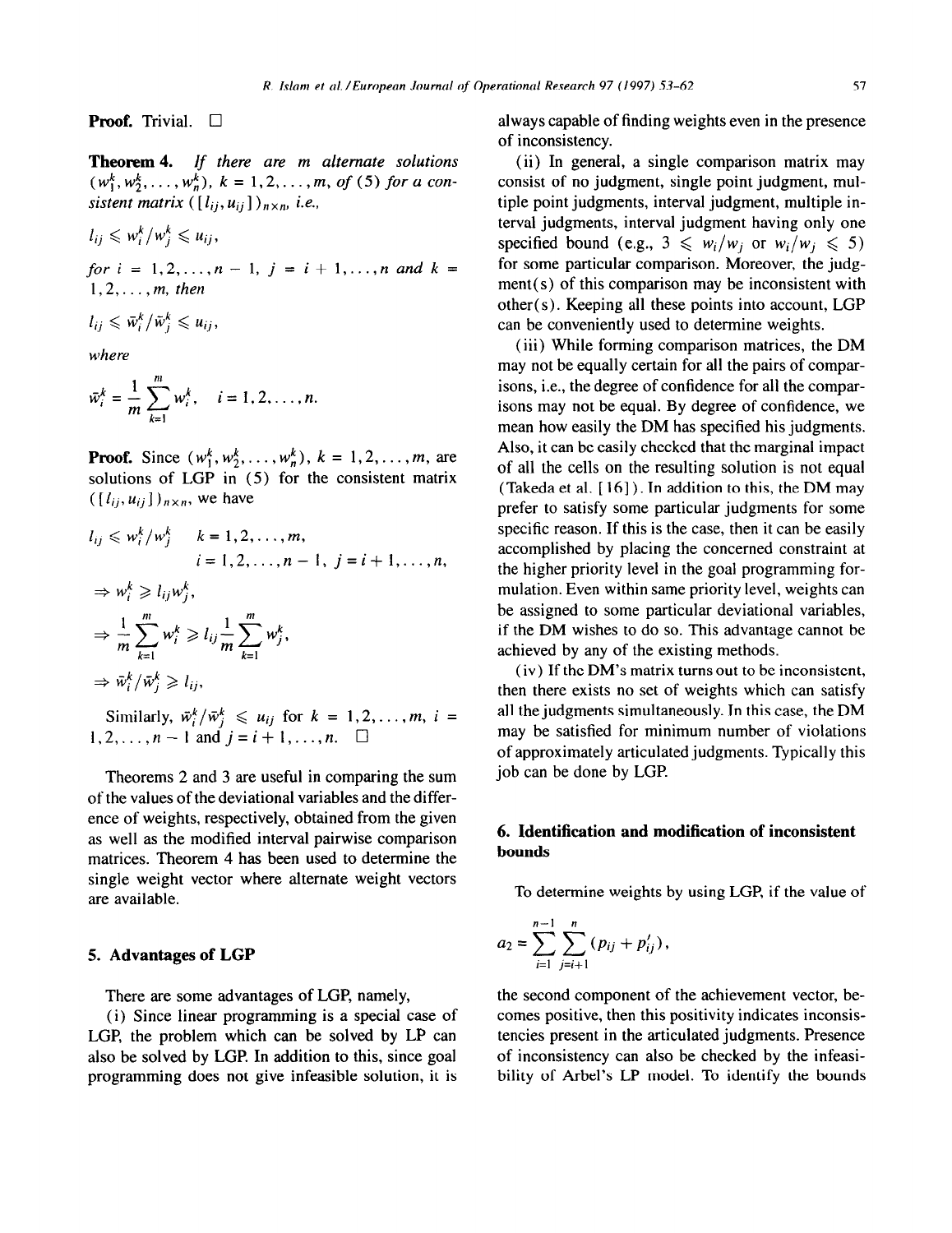which contribute the largest amount of inconsistency, we propose the following algorithm:

*Step 1.* Calculate the weights of alternatives by LGP. If  $a_2 > 0$ , then go to Step 2, otherwise stop.

*Step 2.* Construct the matrices  $\boldsymbol{L} = (l_{ii})_{n \times n}$  and  $\boldsymbol{U} =$  $(u_{ii})_{n\times n}$  taking the lower and upper bounds from the matrix  $A = (\begin{bmatrix} l_{ij}, u_{ij} \end{bmatrix})_{n \times n}$ , respectively. (Note that L and  $U$  are not reciprocal matrices.)

*Step 3.* Calculate the supplementary matrices  $C =$  $(c_{ii})_{n\times n}$  and  $\boldsymbol{D} = (d_{ii})_{n\times n}$  where

$$
c_{ij} = \left(\prod_{k=1}^n l_{ik} l_{kj}\right)^{1/n} \text{ for } i = 1, 2, ..., n-1, j = i+1, ..., n,
$$

 $c_{ii} = 1/c_{ii}$ 

and

$$
d_{ij} = \left(\prod_{k=1}^n u_{ik}u_{kj}\right)^{1/n} \text{ for } i = 1, 2, ..., n-1, j = i+1, ..., n,
$$

 $d_{ii} = 1/d_{ii}$ .

Here, four cases may arise, namely,

| (i) $l_{ij}, u_{ij} \geq 1$ $c_{ij}, d_{ij} \geq 1$ ,<br>(ii) $l_{ij}, u_{ij} \geq 1$ $c_{ij}, d_{ij} < 1$ ,<br>(iii) $l_{ij}, u_{ij} < 1$ $c_{ij}, d_{ij} \geq 1$ ,<br>(iv) $l_{ij}, u_{ij} < 1$ $c_{ij}, d_{ij} < 1$ , | 7. Numerical example |
|--------------------------------------------------------------------------------------------------------------------------------------------------------------------------------------------------------------------------|----------------------|
|--------------------------------------------------------------------------------------------------------------------------------------------------------------------------------------------------------------------------|----------------------|

Step 4. Let ment matrix [11].

$$
l'_{ij} = \begin{cases} l_{ij} & \text{if } l_{ij} \geq 1, \\ 1/l_{ij} & \text{if } l_{ij} < 1, \end{cases}
$$

$$
c'_{ij} = \begin{cases} c_{ij} & \text{if } c_{ij} \geq 1, \\ 1/c_{ij} & \text{if } c_{ij} < 1. \end{cases}
$$

Similar notations are used for the upper bound case.

*Step 5.* Calculate the absolute deviations

$$
\rho_{ij} = |l'_{ij} * c'_{ij} - \gamma_{ij}| \quad \text{and} \quad \eta_{ij} = |u'_{ij} * d'_{ij} - \delta_{ij}|,
$$

for all  $i = 1, 2, ..., n - 1$ ,  $j = i + 1, ..., n$ , where '\*' denotes the ' $-$ ' sign in cases (i) and (iv) and the ' $+$ ' sign in cases (ii) and (iii) in Step 3. The values of  $\gamma_{ij}$  and  $\delta_{ij}$  are 0 in cases (i) and (iv) and 2 in cases  $(ii)$  and  $(iii)$ .

*Step* 6. Calculate the maximum of al1 the deviations  $\rho_{ij}$  and  $\eta_{ij}$ ,  $i = 1, 2, ..., n - 1$ ,  $j = i + 1, ..., n$ . If  $\rho_{na}$ is maximum, then modify  $l_{pq}$ , otherwise if  $\eta_{pq}$  gives the maximum value, change  $u_{pa}$ .

If  $l_{pq} - c_{pq} < 0$ , then  $l_{pq}$  should be increased, otherwise the modified value should be less than  $l_{pq}$ . Similar treatment follows for the matrix of upper bounds. Go to Step 1.

The rationality of the above algorithm can be stated as folows:

When the matrix is inconsistent, we have  $a_{ij} \neq$  $a_{ik}a_{ki}$  for some k. In the presence of inconsistency, we take the geometric average of all possible  $a_{ij}$  values as

$$
a_{ij}=\bigg(\prod_{k=1}^n a_{ik}a_{kj}\bigg)^{1/n}.
$$

Next, we find the deviation of this average value from the actual value of  $a_{ij}$ . The process is repeated for al1 *i* and j. In this regard, we have considered the assertion, "the larger the deviation of the average value from the articulated value, the more is the amount of inconsistency captured by the element itself". The element corresponding to largest deviation is termed as the 'most inconsistent bound'.

for  $i=1,2,..., n-1$ ,  $j=i+1,..., n$ . **Example 1.** Let us take the following interval judg-

|   | А | в   | C      | D      |
|---|---|-----|--------|--------|
| А | 1 | 1,2 | [1,2]  | [2,3]  |
| B |   | ı   | [3, 5] | [4, 5] |
| C |   |     | I      | [6, 8] |
| D |   |     |        |        |
|   |   |     |        |        |

*Kress* [ 1 l] has shown that the matrix is inconsistent and hence cannot be solved by linear programming and also by the proposed modified method of Arbel [ 11. The problem of weight determination from the foregoing matrix is solved by lexicographic goal programming and the calculated weights are 0.3030, 0.4545,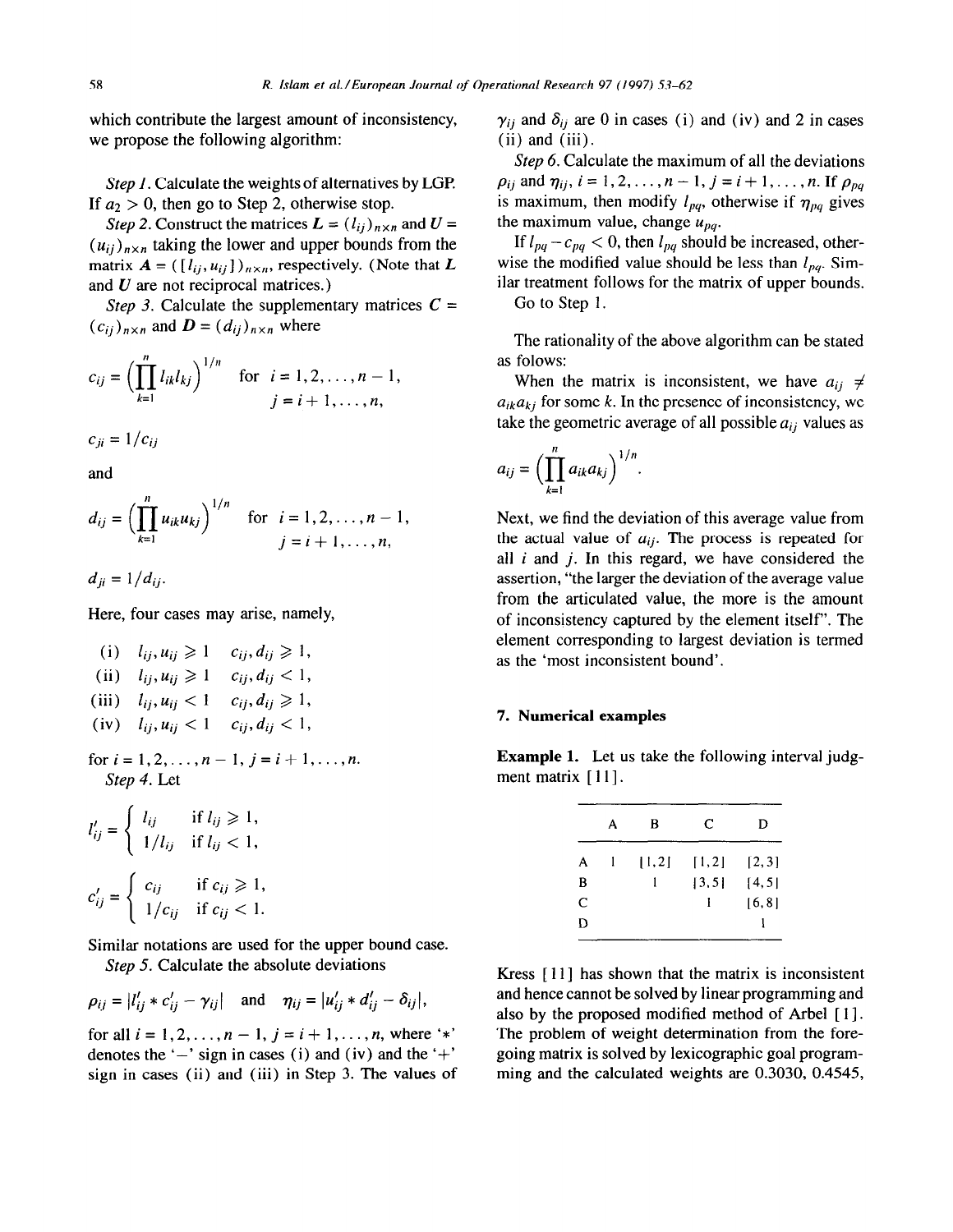0.15 15, and 0.0910 for A, B, C, and D, respectively, with  $a_2 = 0.5758$ .

Since the value of  $a_2$  is positive, we apply the algorithm given in Section 6 for identification of the inconsistent bounds. It is observed that  $\rho_{34}$  ( = 3.6834) and  $\eta_{34}$  ( = 3.7705) are the maximum values among all  $\rho_{ij}$  and  $\eta_{ij}$ , respectively. Perhaps the judgment for the ordered pair  $(C, D)$ , i.e.,  $[6, 8]$ , has been given carelessly. Changing this judgment to  $[2,3]$  we get the modified set of weights as:  $0.3000, 0.4500, 0.1500$ , and 0.1000, respectively, with  $a_2 = 0.20$ . Since  $a_2$ is stil1 positive, we calculate the absolute deviations  $\rho_{ij}$  and  $\eta_{ij}$  and it is observed that  $\rho_{23}$  ( = 1.4349) and  $\eta_{14}$  ( $= 1.5663$ ) are the maximum among the concerned deviations. Let us take the new bounds  $u_{14}$  = 5 and  $l_{23}$  = 2. The modified set of weights are obtained as (0.3846,0.3846,0.1538,0.0769) or  $(0.3704, 0.3704, 0.1852, 0.0741)$  with  $a_2 = 0.0$ . Furthermore, instead of eliminating total inconsistency, a certain amount thereof can be eliminated by using the proposed algorithm. At this point, expectedly, there should be a cut-off value of  $a_2$  (like the AHP consistency index) below which solution may be well acceptable. This point is under further exploration. On the other hand, if the DM does not wish to modify any of the inconsistent judgment( $s$ ), the the set of weights (0.3030,0.4545,0.15 15,0.0900) calculated by LGP should be used to calculate the overall weights.

Remark 1. In the usage of goal programming, two different forms of the 'achievement vector', namely, the lexicographic order of al1 the deviational variables (here deviational variables are uniformly weighted) and the linear weighting form (i.e., Archimedian form) are the most relevant to determine local weights from an interval pairwise comparison matrix. In the formulation (5) of goal programming, we have considered only the first form. The difficulty in using the second form is to provide the priority weights for the intervals. Nevertheless, if the DM is able to provide the same, this form can be used to estimate the weights. For instance, in the Archimedian form, we get the weight vector (0.3871,0.3871,0.1935,0.0323) and  $a = 0.7079$ , assuming the objective function

min: 
$$
a = (1.5p_{12} + 1.5p'_{12} + p_{13} + p'_{13} + p_{14} + p'_{14}
$$
  
+  $p_{23} + p'_{23} + p_{24} + p'_{24} + 1.5p_{34}$ 

$$
+ 1.5p'_{34} + 2p_{44} + 2n_{44}).
$$

Remark 2. While deriving weights, we have considered only the upper triangular part of an interval matrix as it was considered by Arbel [ 11. Actually, no new information is embodied in the lower triangular part, as the elements in this part are reciprocals of the corresponding elements in the upper triangular part. For the same reason, the most inconsistent bound $(s)$ has been identified only from the elements in the upper triangular part.

Example 2. We adopt this example from Islam et al. [ 101. Suppose, a person is interested to invest his money to any one of the four portfolios: bank deposit (BD), debentures (DB), government bonds (GB), and shares (SH). Out of these portfolios he has to choose only one based upon four criteria: return (Re), risk  $(Ri)$ , tax benefits  $(Tb)$ , and liquidity  $(Li)$ .

The pairwise comparison matrices for all the criteria as wel1 as for al1 the alternatives are as follows:

|           | Re | Ri         | Tъ     | Li                  |
|-----------|----|------------|--------|---------------------|
| Re        | I  | [3, 4]     | 5,6    | [6, 7]              |
| Ri        |    | I          | [4, 5] | 5,6                 |
| Tb        |    |            | 1      | [3, 4]              |
| Li        |    |            |        | I                   |
|           |    |            |        |                     |
| Re        | BD | DB         | GВ     | SН                  |
| BD        | l  | [1/4, 1/3] | [3, 4] | [1/6, 1/5]          |
| DB        |    | ı          |        | $[6,7]$ $[1/5,1/4]$ |
| GB        |    |            | 1      | [1/7, 1/6]          |
| SH        |    |            |        | 1                   |
|           |    |            |        |                     |
| Ri        | BD | DB         | GB     | SН                  |
| BD        | 1  | [3, 4]     | [4, 5] | [6, 7]              |
| DB        |    | 1          | [3, 4] | [5, 6]              |
| <b>GB</b> |    |            | l      | 4, 5                |
| <b>SH</b> |    |            |        | 1                   |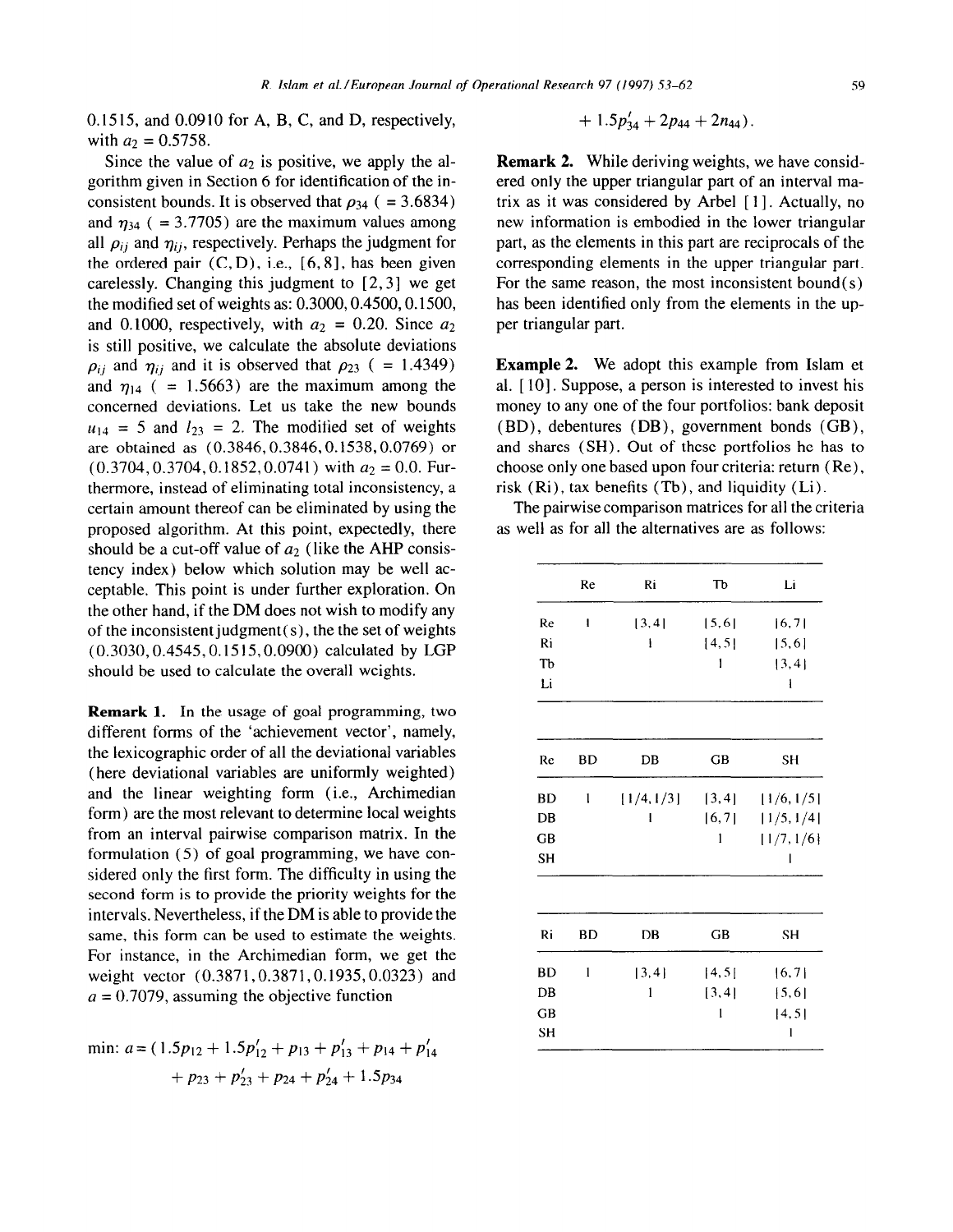| TЬ | BD | DB     | GB         | SН         |
|----|----|--------|------------|------------|
| BD | 1  | ı      | [1/6, 1/5] | [1/4, 1/3] |
| DB |    | l      | [1/6, 1/5] | [1/4, 1/3] |
| GB |    |        | 1          | [4, 5]     |
| SН |    |        |            | l          |
| Li | BD | DB     | GB         | SН         |
| BD | ı  | [3, 4] | 6          | [6, 7]     |
| DB |    | 1      | [3, 4]     | $\{3,4\}$  |
| GB |    |        | 1          | [3, 4]     |
| SH |    |        |            | ı          |
|    |    |        |            |            |

Traditional LP does not give a solution to any one of the above matrices, implying the presence of some contradictory inequalities in al1 the cases. Keeping in view the satisfaction of as many cells as possible, LGP has been applied to calculate the weights. Initially, the length of each of the intervals  $I_{ij} = [l_{ij}, u_{ij}]$  is assumed to be unity. In order to see variation in the weights, subsequently the intervals have been changed to  $[I_{ij} - 0.5, u_{ij} + 0.5], [I_{ij} - 1.0, u_{ij} + 1.0],$  and  $[i_{ij}-2.0, u_{ij}+2.0]$ , for all  $i=1,2,..., n-1, j=$  $i+1, i+2, \ldots, n$  (for  $l_{ii}, u_{ii} < 1$ , changes are made in the denominators) , where the respective lengths of changed intervals are 2, 3, and 5 units. The weights of the criteria and local weights of al1 the four portfolios are shown in Table 1 and Table 2, respectively. From these tables it is clear that the amount of inconsistency has been gradually decreased at the widening of the intervals. It is important to note that the lengths of the intervals have been increased to observe the nature of the varied weights, not to improve the consistency of

Table 1 Criteria weights for various Iengths of intervals

| Interval<br>length | Re     | Ri     | Tb     | Li     | a <sub>2</sub> |
|--------------------|--------|--------|--------|--------|----------------|
| 1                  | 0.6383 | 0.2128 | 0.1064 | 0.0426 | 0.5745         |
| $\overline{c}$     | 0.5927 | 0.2371 | 0.0912 | 0.0790 | 0.3070         |
| 3                  | 0.5581 | 0.2791 | 0.0930 | 0.0698 | 0.0465         |
| 5                  | 0.6154 | 0.2308 | 0.0769 | 0.0769 | 0.0000         |

| Table 2 |  |                                                                |  |  |  |
|---------|--|----------------------------------------------------------------|--|--|--|
|         |  | Local weights of alternatives for various lengths of intervals |  |  |  |

| Criterion | Interval<br>length | <b>BD</b> | DB     | GВ     | SH     | a <sub>2</sub> |
|-----------|--------------------|-----------|--------|--------|--------|----------------|
| Re        | ı                  | 0.1132    | 0.1698 | 0.0377 | 0.6792 | 0.6415         |
|           | 2                  | 0.1025    | 0.1903 | 0.0410 | 0.6662 | 0.4597         |
|           | 3                  | 0.1026    | 0.2051 | 0.0769 | 0.6154 | 0.2308         |
|           | 5                  | 0.1751    | 0.2355 | 0.0589 | 0.5305 | 0.0000         |
| Ri        | ı                  | 0.6250    | 0.2083 | 0.1250 | 0.0417 | 0.5417         |
|           | $\overline{2}$     | 0.5985    | 0.2394 | 0.1088 | 0.0532 | 0.3096         |
|           | 3                  | 0.5333    | 0.2667 | 0.1333 | 0.0667 | 0.0667         |
|           | 5                  | 0.6000    | 0.2000 | 0.1333 | 0.0667 | 0.0000         |
| TЪ        | ı                  | 0.1054    | 0.1054 | 0.6313 | 0.1578 | 0.3158         |
|           | $\overline{2}$     | 0.0965    | 0.0965 | 0.6276 | 0.1793 | 0.1241         |
|           | 3                  | 0.0910    | 0.0910 | 0.6361 | 0.1819 | 0.0000         |
|           | 5                  | 0.0897    | 0.0897 | 0.7179 | 0.1026 | 0.0000         |
| Li        | ı                  | 0.6087    | 0.2029 | 0.1014 | 0.0870 | 0.3188         |
|           | 2                  | 0.5882    | 0.2353 | 0.0980 | 0.0784 | 0.1078         |
|           | 3                  | 0.5581    | 0.2791 | 0.0930 | 0.0698 | 0.0465         |
|           | 5                  | 0.6923    | 0.1154 | 0.1154 | 0.0769 | 0.0000         |

the matrix. Consistency of the matrix has to be improved by using the algorithm given in the preceding section.

There are a number of alternate solutions for al1 the comparison matrices where the interval lengths of the entries are equal to five. In order to remove ambiguity in the choice of the preferred one from amongst the alternative solutions, following Salo and Hämäläinen [15] the global weights of the portfolios are obtained as ranges of numbers:

| $BD = [0.1663, 0.3958], DB = [0.1873, 0.3430],$       |  |
|-------------------------------------------------------|--|
| $GB = [0.1016, 0.2163], \quad SH = [0.2340, 0.4199].$ |  |

From these, we notice that the weight intervals of all the four portfolios overlap with each other, except the pair GB and SH. This overlapping creates the problem of choosing the best alternative. To overcome this difficulty, there have been two dominance relations, viz, absolute dominance and pairwise dominance [15], by which the most preferred alternative can be identified. For the present case, it is verified that no alternative emerges as most preferred by any of the two relations. This urges the DM to revise his earlier judgments to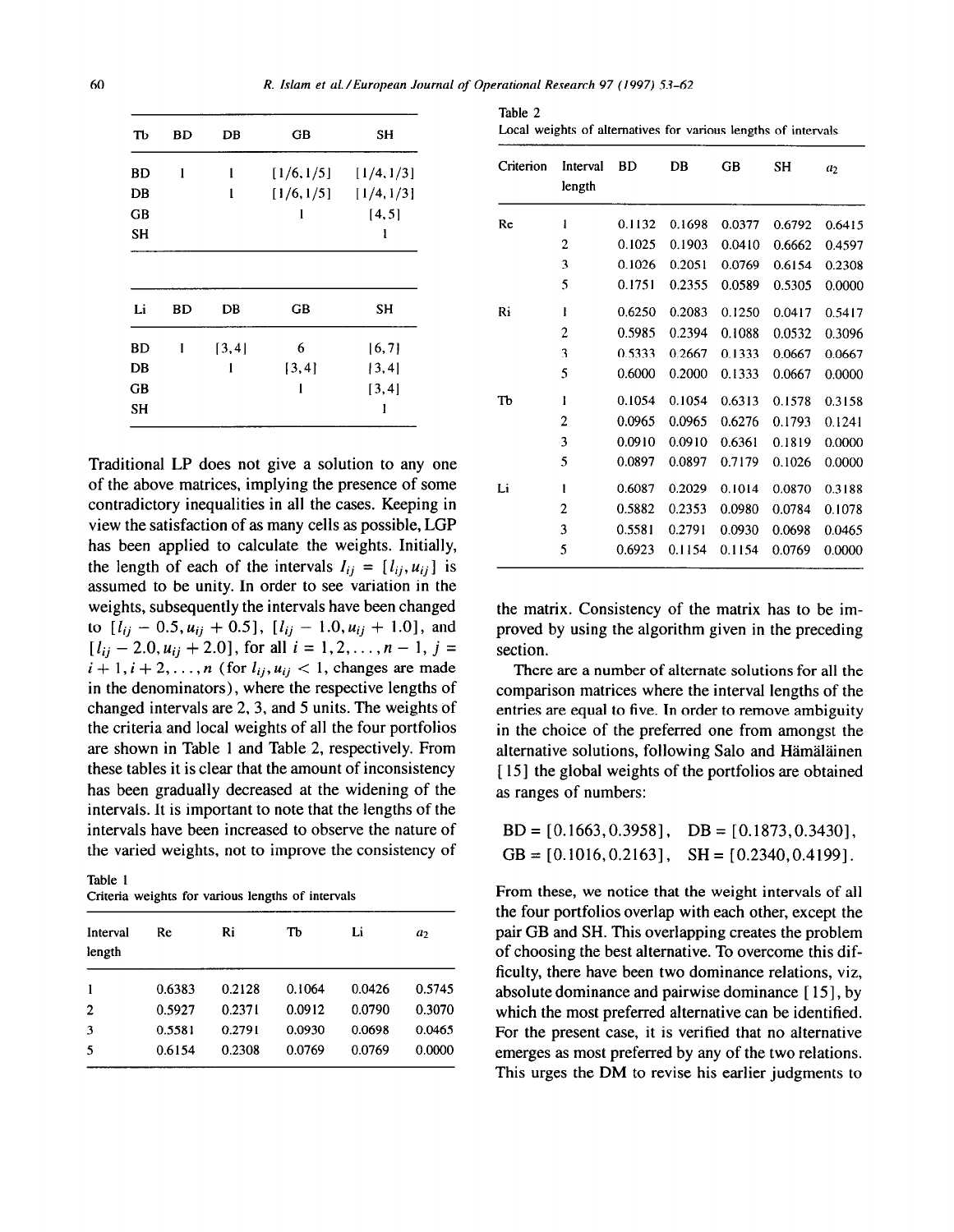**Table 3 Global weights of altematives obtained by LGP** for various interval **lengths of entries in the comparison matrices** 

| Interval<br>length | ВD     | DB     | GВ     | SН     |
|--------------------|--------|--------|--------|--------|
|                    | 0.2431 | 0.1736 | 0.1163 | 0.4671 |
| 2                  | 0.2583 | 0.1977 | 0.1114 | 0.4326 |
| 3                  | 0.2558 | 0.2212 | 0.1249 | 0.3981 |
| 5                  | 0.2576 | 0.2709 | 0.1639 | 0.3074 |

get the most preferred one. In case the DM does not wish to do so, then several alternatives are left before him. In one of them, he can take the average of the corresponding components of the local alternative solutions. Theorem 4 assures that the average weights satisfy the concerned set of constraints. For al1 the interval lengths, the global weights of the portfolios are shown in Table 3.

Theorem 3 has been verifìed for al1 the matrices of this example. In the course of verification, we considered the interval lengths as 1, 1.5, 2, 2.5, 3, 3.5, 4, 4.5, and 5 units respectively, for each of the entries of the comparison matrices. The detailed numerical results are hereby omitted.

#### 8. **Summary and concluding remarks**

Approximate articulation of preference ratios by means of range of numbers is a flexible way to deal with probabilistic or fuzzy uncertainties to choose the most preferred alternative in some decision making problem. In course of articulating these preference ratios, quite often, the DM becomes inconsistent in his own judgments. In fact, it is almost impossible to be consistent, especially when one uses the bounded  $(1/9-9)$  ratio scale. It may be said that consistency in AHP is exception rather than a rule. There has been arguments over the choice of the most suitable method to extract weights from inconsistent pairwise comparison matrices. This argument has not yet been settled.

While there is a number of methods to find out weights from inconsistent single judgment matrices, virtually there is not a single one for the inconsistent interval judgment matrices. In this paper, we have shown how LGP can be used to find out weights

from such inconsistent interval judgment matrices. A number of advantages and properties of the proposed method are discussed. In addition to the proposed method, we have also provided one algorithm by which the most inconsistent bound can be identified and revised. There is greater possibility that a pairwise comparison matrix to be inconsistent and involve intervals for some of the entries to solve practical problems. In view of this the proposed method promises a substantial real-world applications.

#### **Acknowledgements**

We are thankful to the anonymous referees for their valuable comments and suggestions to improve the earlier version of the paper.

#### **References**

- 1 11 **Arbel, A., "Approximate articulation of preferente and priority derivation",** *European Journul of Operutionul Research 43 ( 1989) 3 17-326.*
- [ *2* 1 **Arbel, A., and Vargas, L.G., "The analytic hierarchy process with interval judgments", in: A. Goicoechea, L. Duckstein and S. Zionts (eds.),** *Multiple Criteria Decision Making,*  **Springer-Verlag, New York ( 1992) 6 1-70.**
- **<sup>13</sup>**1 **Arbel, A., and Vargas, L.G., "Preferente simulation and preferente programming: Robustness issues in priority**  derivation", *European Journal of Operational Research* 69 *(1993) 200-209.*
- *141* **Boender, C.G.E., de Graan, J.G., and Lootsma, F.A., "Multicriteria decision analysis with fuzzy pairwise comparisons", Fuuy Sets** *und Systems 29 ( 1989) 133-143.*
- [ 5 ] **Buckley, J.J., "Fuzzy hierarchical analysis", Fuzzy Sefs** *trnd Systems 17 (1985) 233-247.*
- [ *61* **Golden, B.L., Wasil, E.A., and Levy, D.E.. "Applications of the analytic hierarchy process: A categorized, annotated**  bibliography", in: B.L. Golden et al. (eds.), *The Analytic* Hierarchy Process: Applications and Studies, Springer-**Verlag, Berlin, 1989, 37-58.**
- **171 Hiimäläinen, R.P., Salo, A.A., and Pöysti, K., "Observationx about consensus in a multi-criteria environment". in: J.F. Nunamaker and J.F. Sprague (eds.),** *Pmceedings ofthe 251h Hawaii International Conference on System Science, Vol. IV,* **Hawaii, 1992, 190-195.**
- **181 Ignizio, J.P.,** *Lineur Progrumming in Single & Multiple Objecrive Systems,* **Prcntice Hall. New Jersey ( 1982).**
- **(91 Islam, R., Biswal, M.P., and Alam, S.S., "The effect of**  splitting objectives in the analytic hierarchy process", *Ricerca Operutivu 24 ( 1994) 5-25.*
- **1 101 Islam, R., Biswal. M.P., and Alam, S.S., "A simulation study of Saaty's analytic hierarchy process", in: P.K. Kapur**